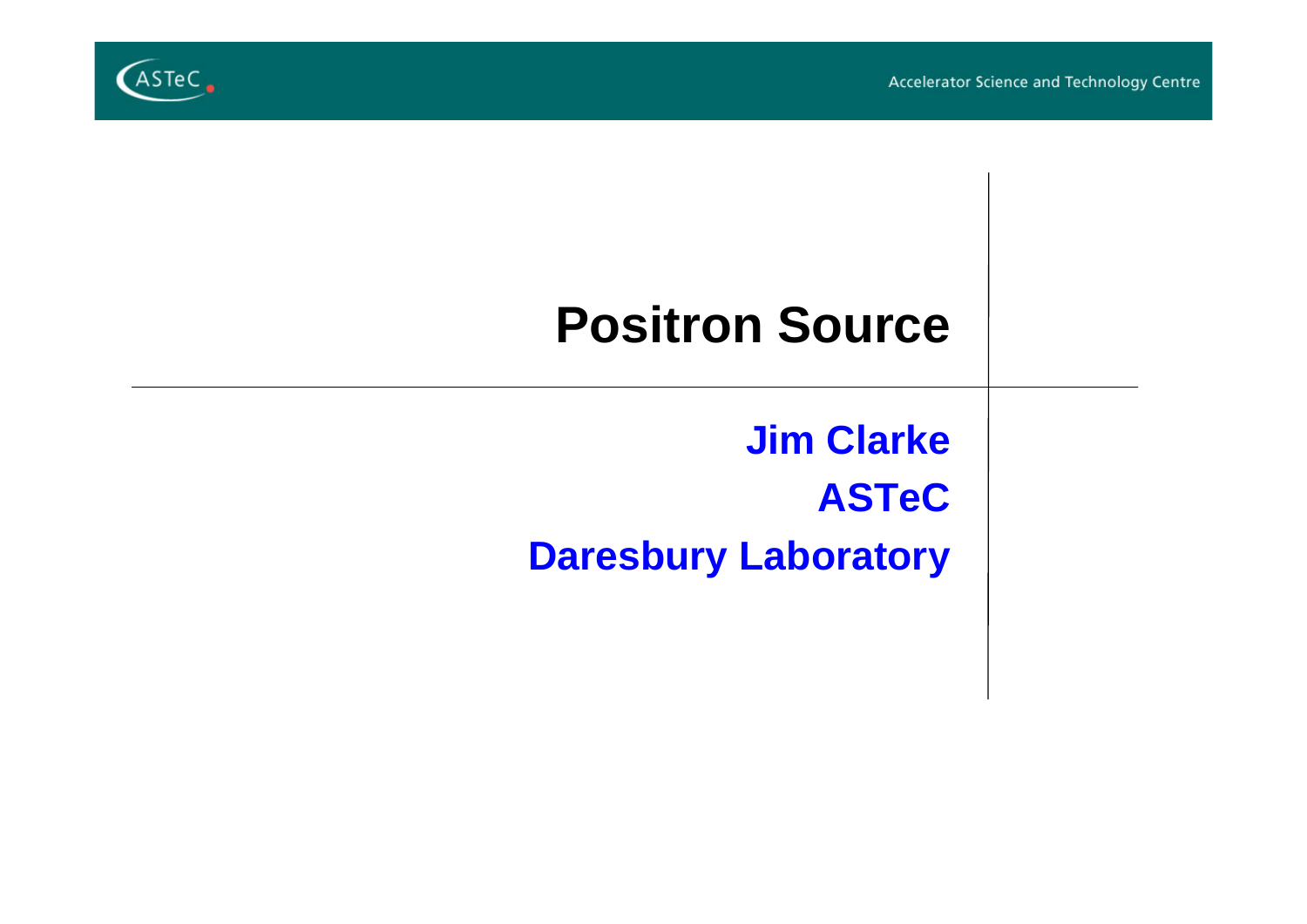

## **Helical Undulator**

- $\bullet$  Short test pieces built and tested
	- П Superconducting and Permanent Magnet
- $\bullet$  Superconducting technology selected
	- $\blacksquare$ Quality high
	- $\blacksquare$ Field strength proven
	- $\blacksquare$ **Cheaper**
	- $\mathcal{L}_{\mathcal{A}}$ Able to vary field levels easily
	- **EXECUTE:** Able to switch off modules
- Further test pieces built and planned for this Summer
- $\bullet$ 4m prototype module planned by next Summer
- $\bullet$  Parameters reassessed after BCD
	- $\blacksquare$ Intensive 2D and 3D modelling
- $\bullet$  Vacuum chamber effects studied
	- $\blacksquare$ Resistive wall wakes – chamber material
	- $\mathcal{L}_{\mathcal{A}}$ Surface roughness
	- $\blacksquare$ Fast ion instability
	- $\blacksquare$ Transverse wakes
	- $\mathcal{L}_{\mathcal{A}}$ Etc etc……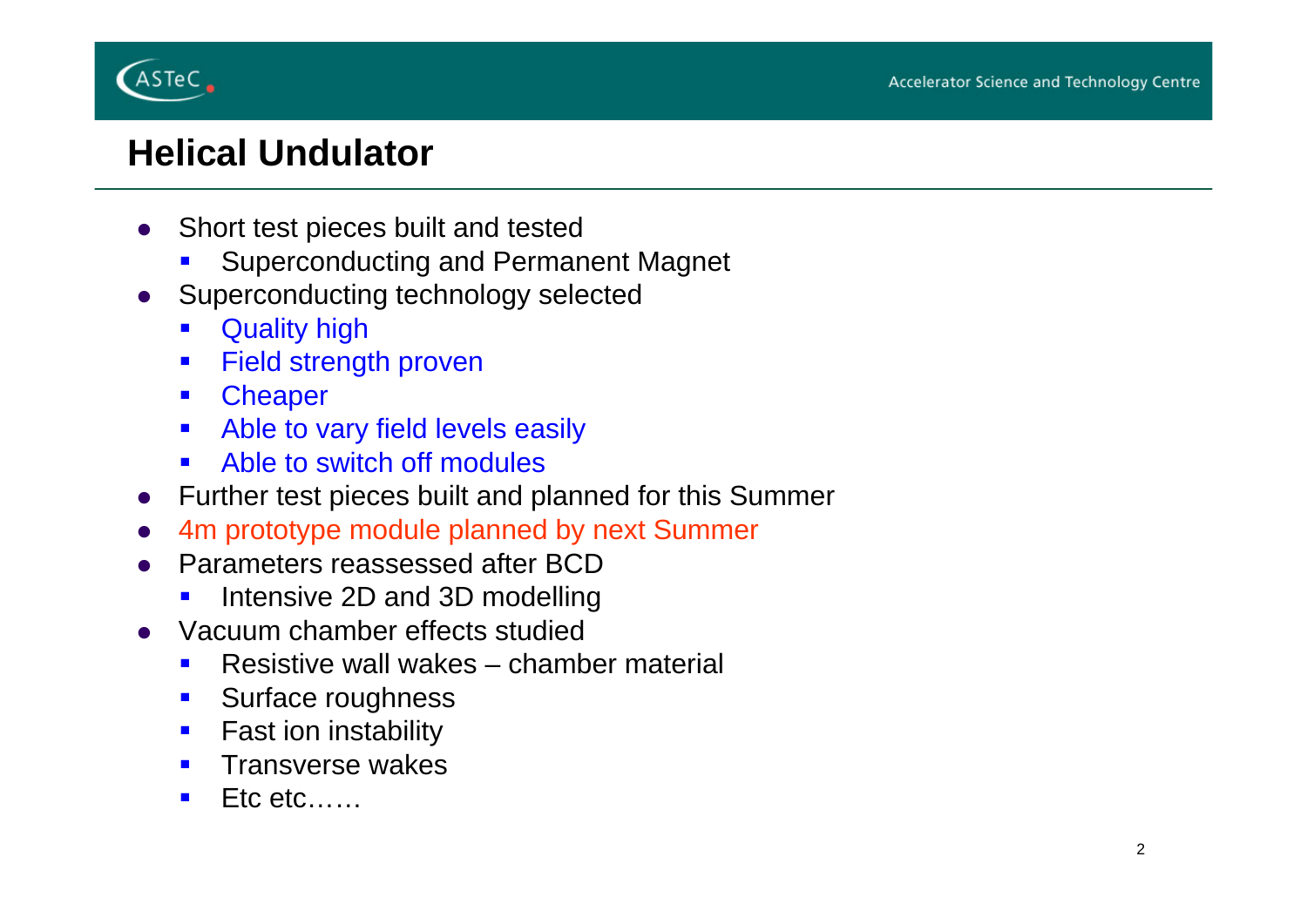

Accelerator Science and Technology Centre

#### **Superconducting Prototypes**

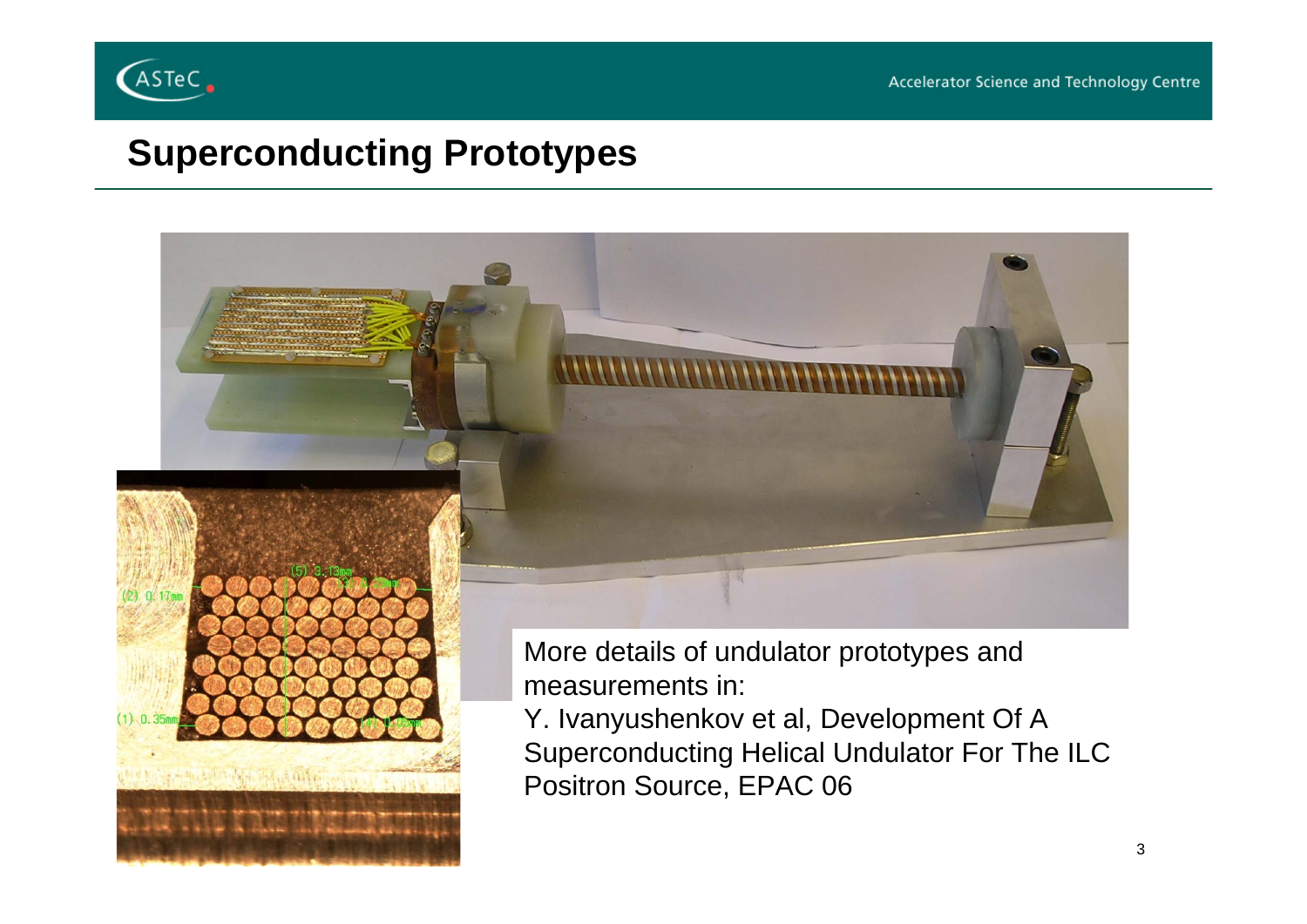

#### **150 GeV Trajectory**

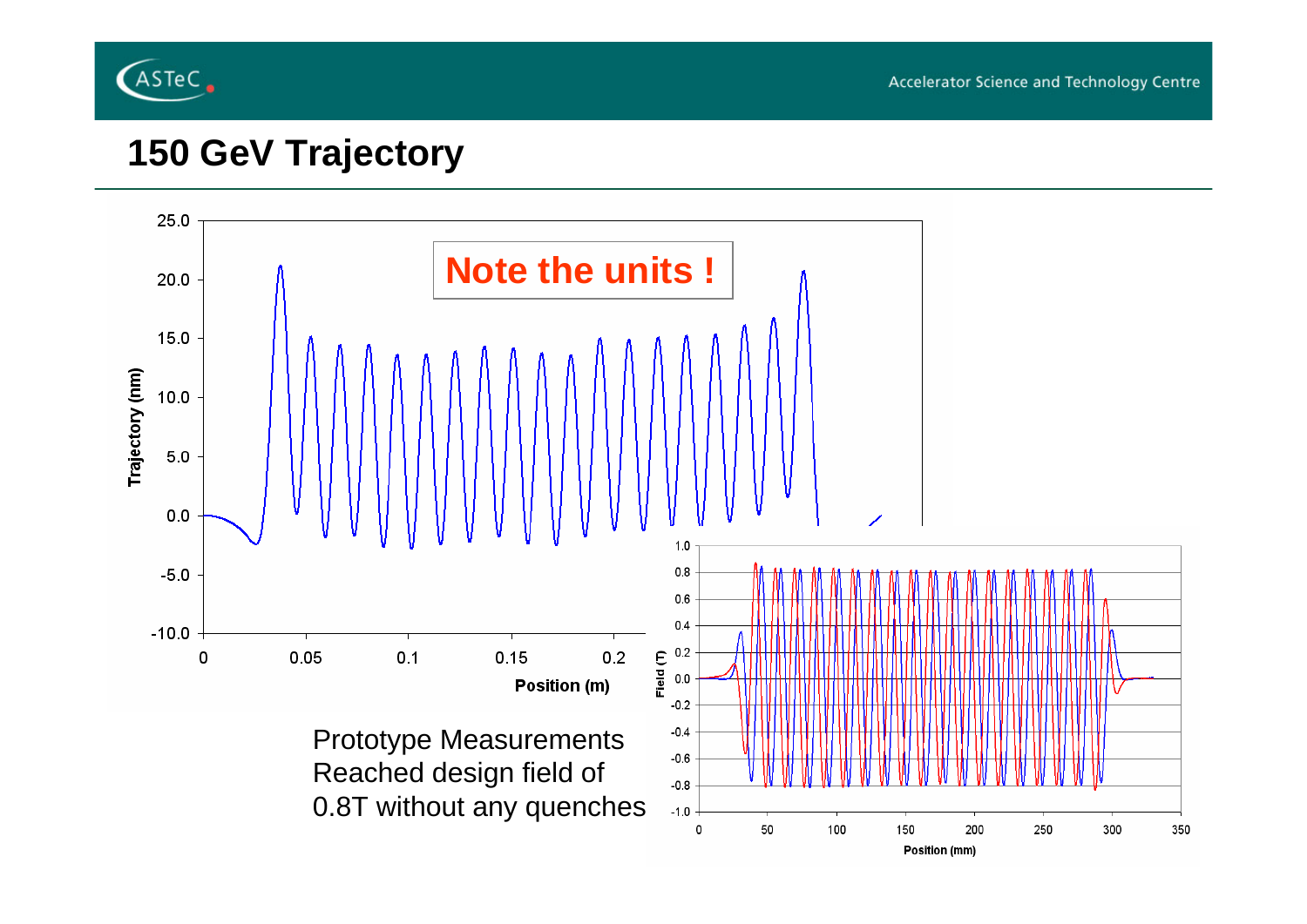

# **2D & 3D Modelling**

Want to reoptimise parameters:

- Undulator now fixed energy of 150 GeV
- Minimise total length
	- **short period**
- Maximise flux
	- **high field**
- Accurately determine field in SC wire – high mesh density & no symmetry

#### Jim Rochford, RAL

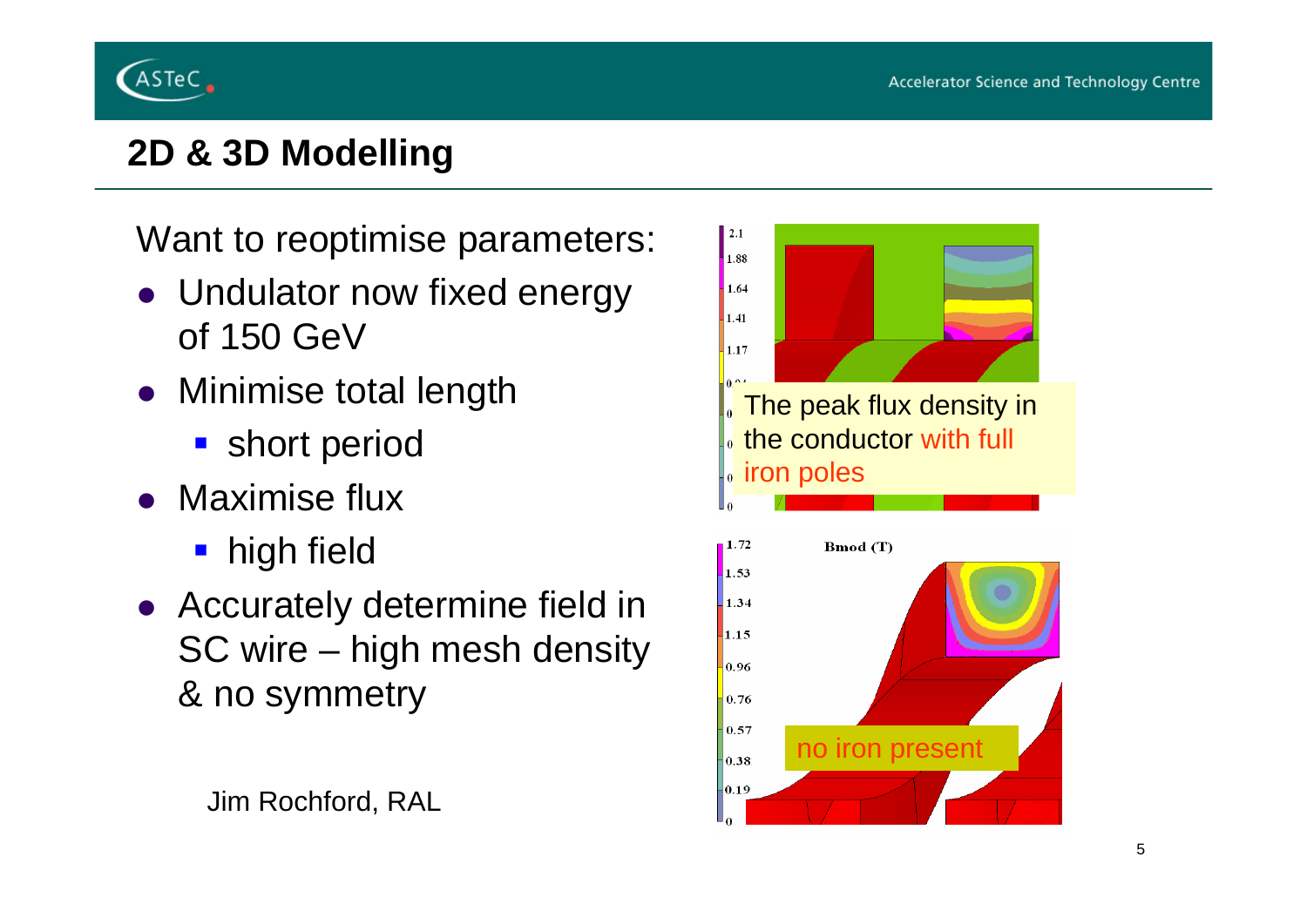

#### **Resistive wall impedance and Surface Roughness**

#### **Resistive wall impedance**

- $\bullet$ Modelled with different materials and bunch shapes
- 200 m undulator vessel, at 4K
- $\bullet$  Energy spread will increase **by ~1% for Cu, Al or Au and ~10% for steel** (150 μm bunch length)

#### **Surface Roughness**

- $\bullet$ For energy spread increase <10% need roughness **~600nm**
- $\bullet$ Cu vessel measured and has roughness **~30nm**
- $\bullet$ Energy spread increase **~1%** (pessimistic model)

See J. Clarke et al, Status Of The Helical Contribution To The Polarised Positron Source For The International Linear Collider, EPAC 06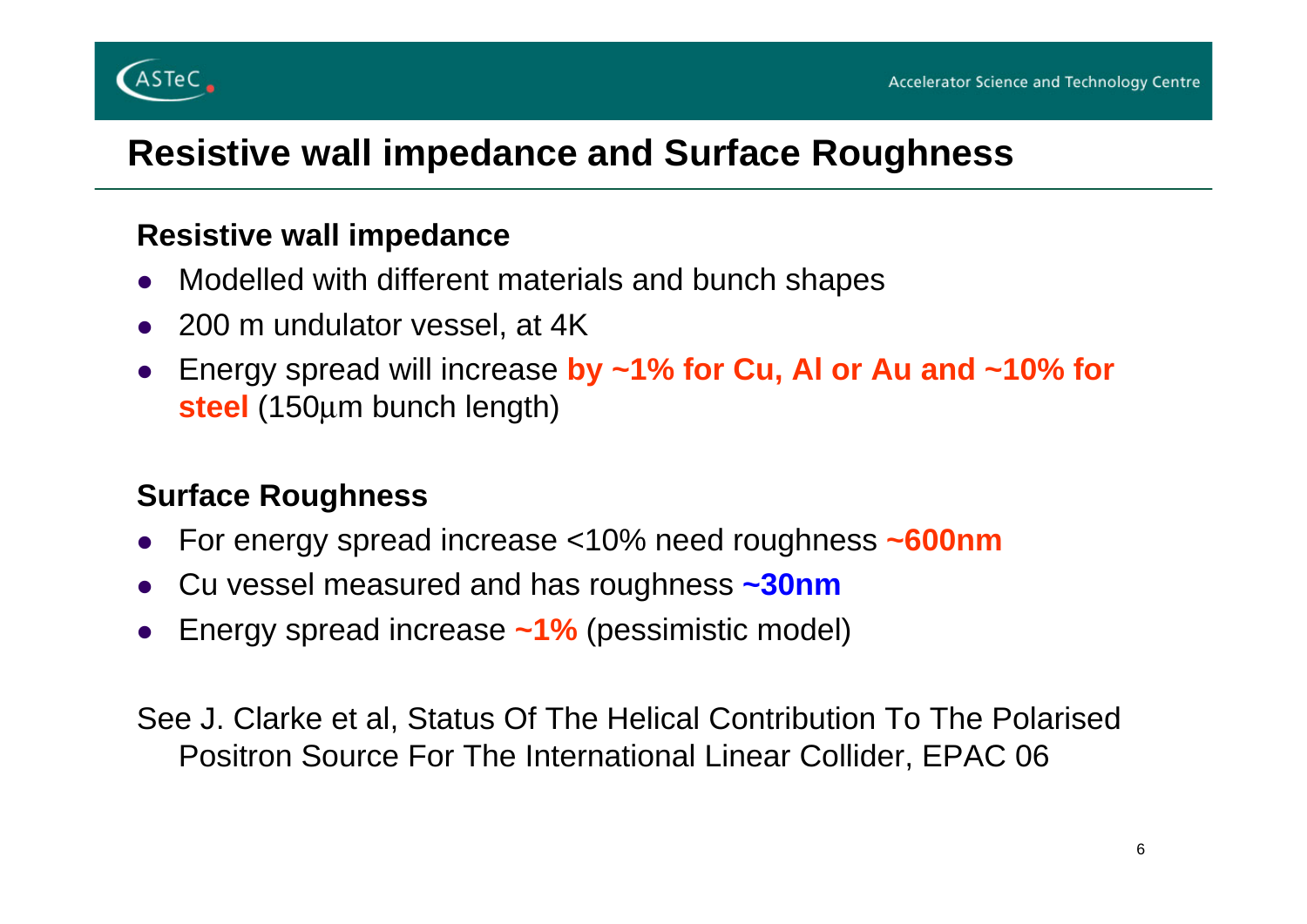

#### **On-Axis field with Random Errors**

 $\bullet$ **2 x 2m undulators per module**

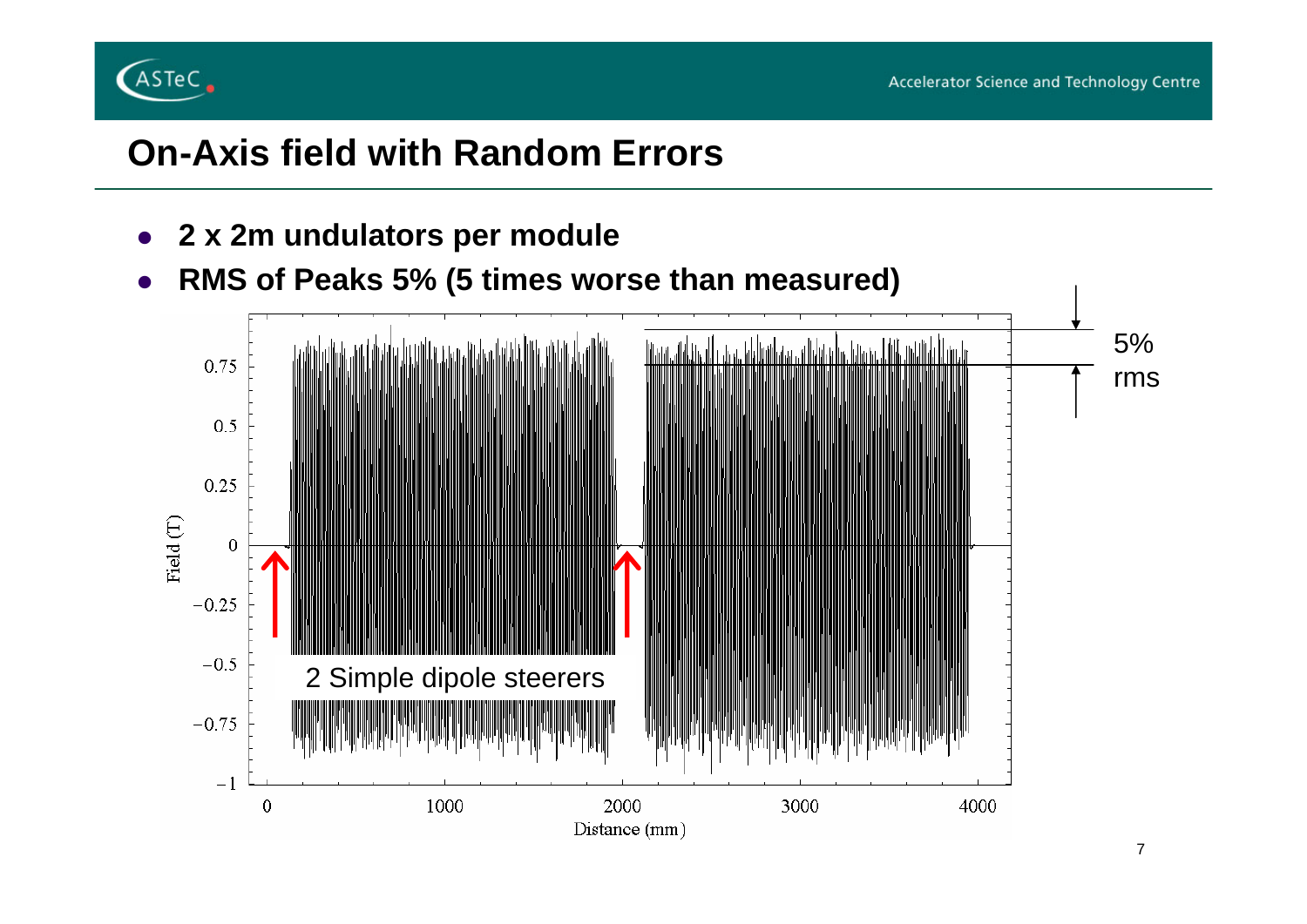

#### **Results from 100 random seeds**

- $\bullet$ **The trajectory can be corrected to within a few microns over 4m**
- $\bullet$  **No correction may be ok – especially when considering real errors are 5 times smaller**

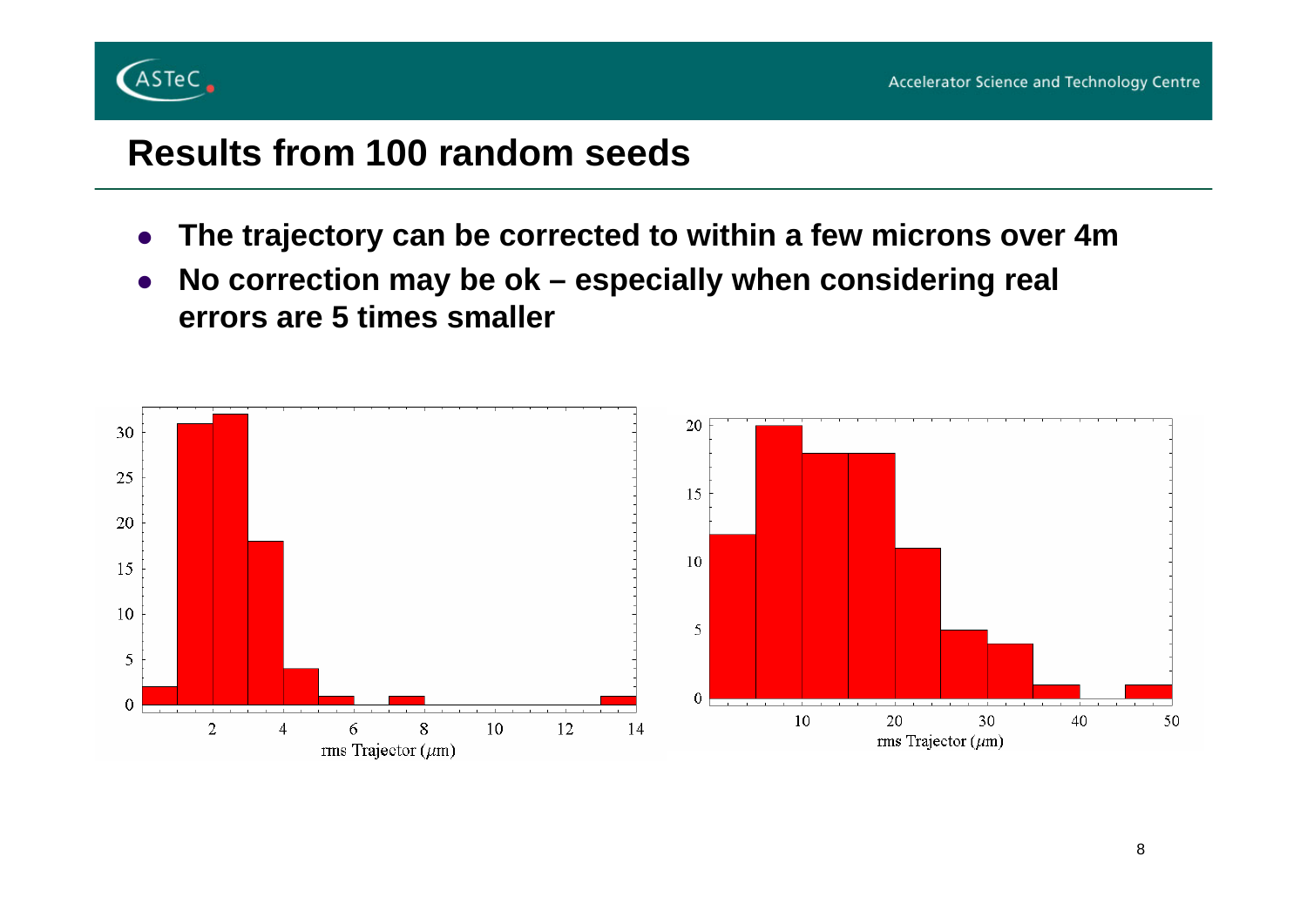

#### **Conversion Target**

**LLNL, SLAC, Liverpool collaboration carry out design studies of the conversion target for the polarised positron source. BINP, Daresbury and Rutherford have recently** 



Developing water-cooled rotating wheel design.

0.4 radiation length titanium alloy rim.

Radius approximately 1 m.

Target rotates at 1000 rpm.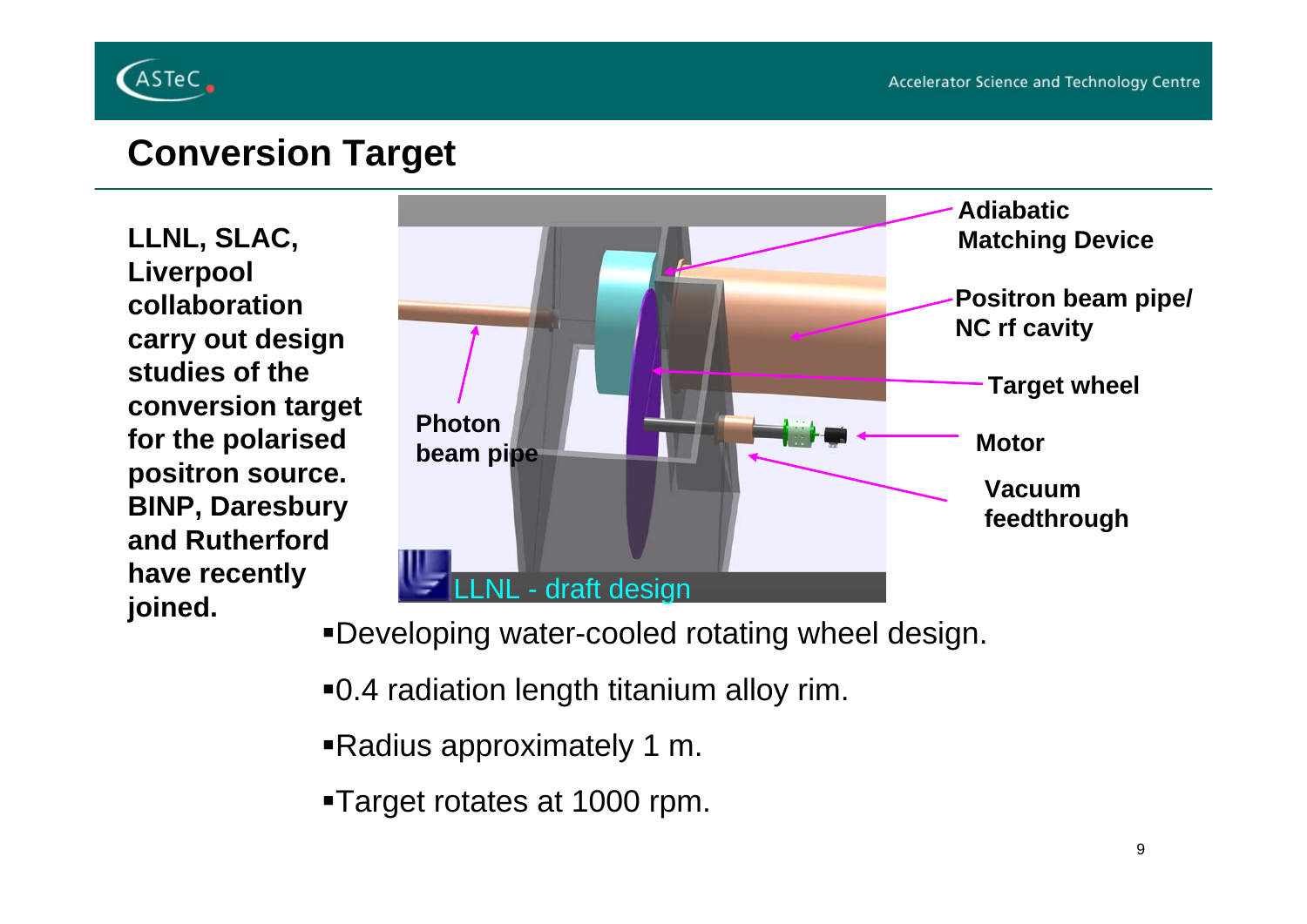



# Target Wheel Design



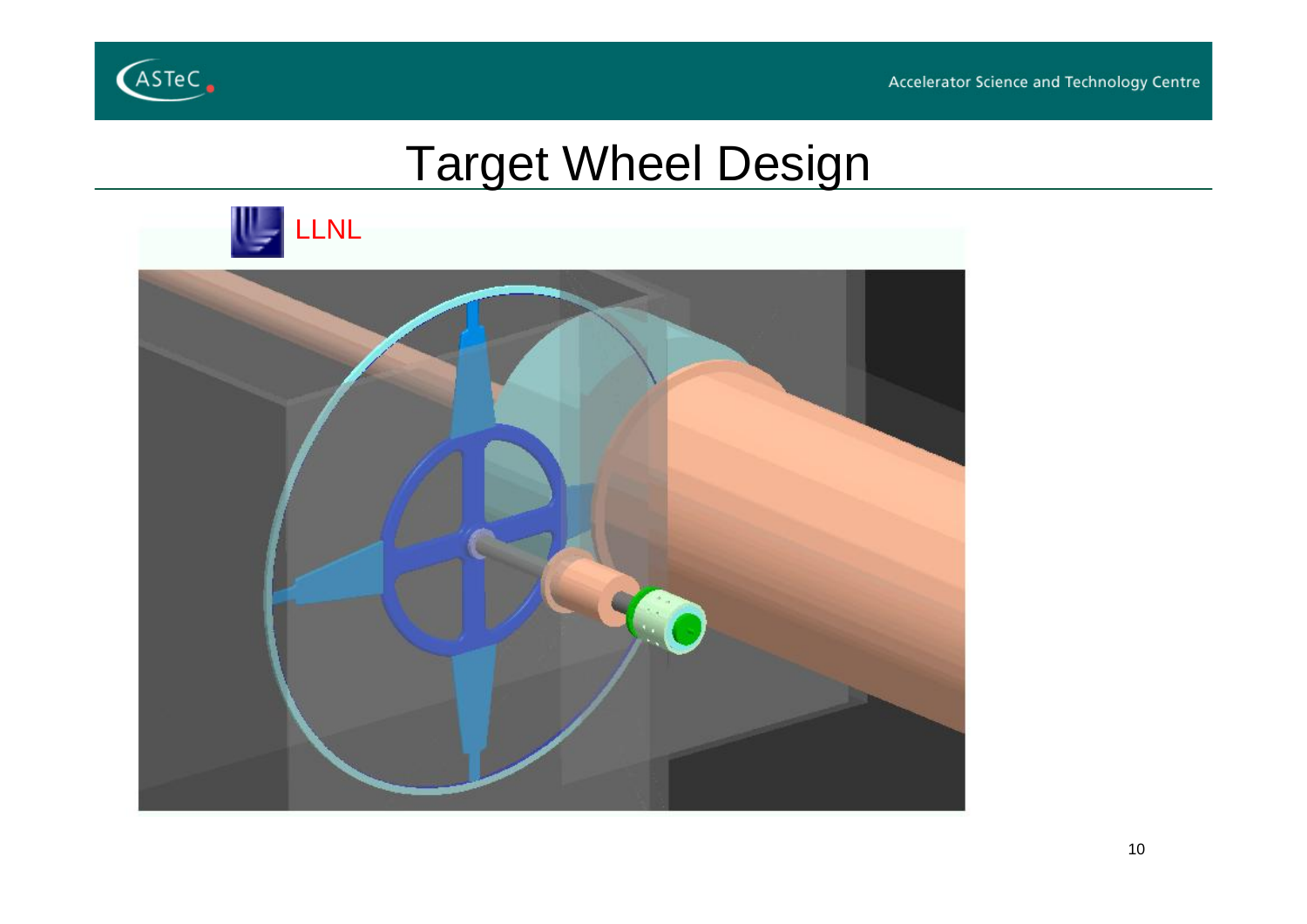

#### Eddy Current Simulations



- •**Simulations by LLNL indicate:**
- • **1m radius solid Ti disc in 6T field of AMD works really well as a magnetic brake (~2MW power loss)**
- • **Change to rim design then 14kW power loss – 'comfortable'**
- • **Simulations to be calibrated to SLAC rotating disc experiment.**
- • **Pulsed AMD design conservatively assumed at present (lower field on target but less positrons captured)**

More details of target design in: I. Bailey et al, Development Of A Positron Production Target For The ILC Positron Source, EPAC 06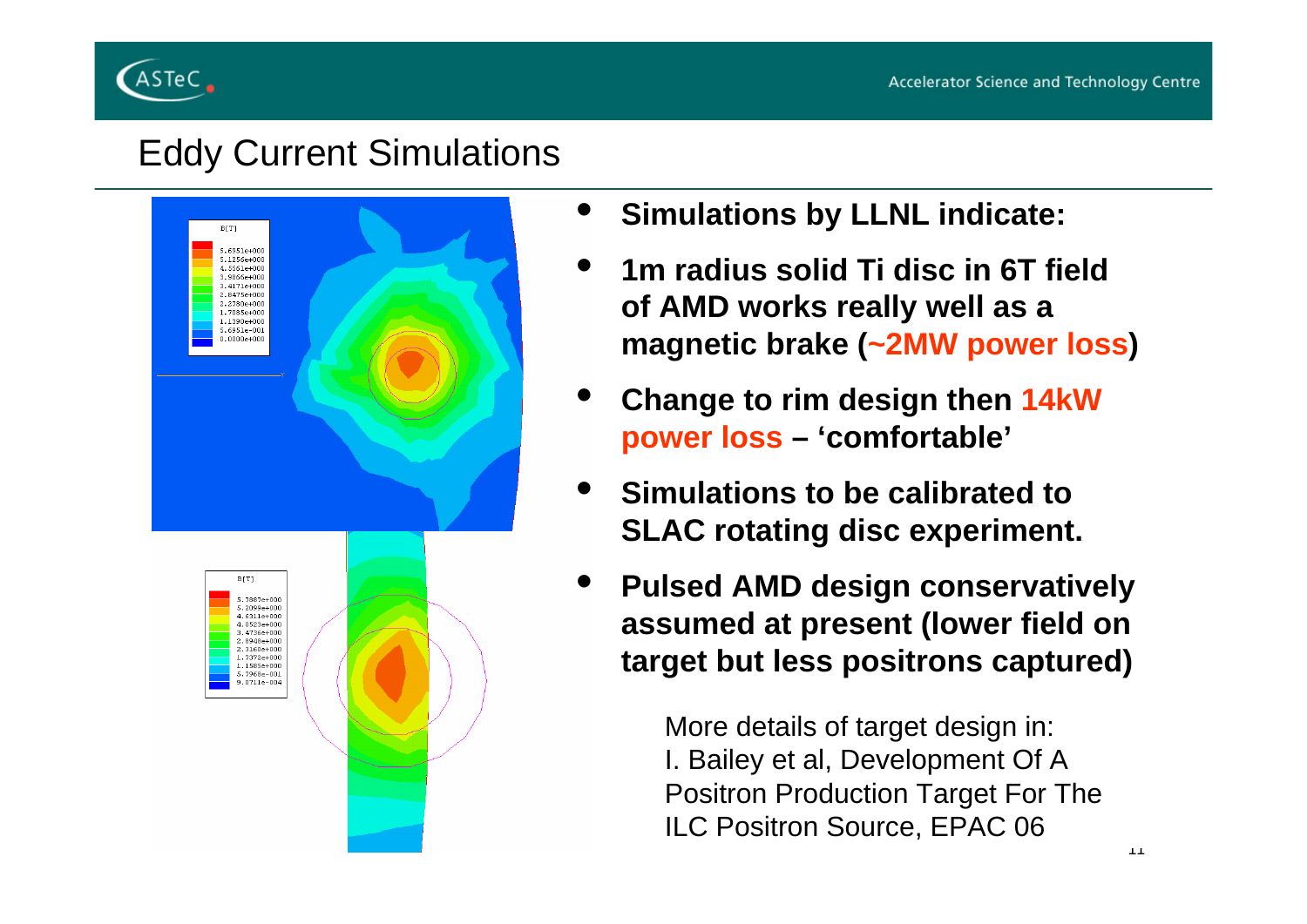

#### **Two options under consideration for the AMD**

 $\bullet$ 



- $\bullet$  Option1: DC Superconductor
	- F Coil upstream of the target
	- Target sees a full 5T field
	- F **Spinning metal in magnetic field, we** have reinvented the magnetic brake

- Option 2: Pulsed Flux Concentrator
	- F Magnet downstream of target
	- $\mathcal{L}_{\mathcal{A}}$ Lower field at target
	- **Target being hit with a kick at 5Hz**
	- $\blacksquare$ **Can a pulsed magnet be designed** and built?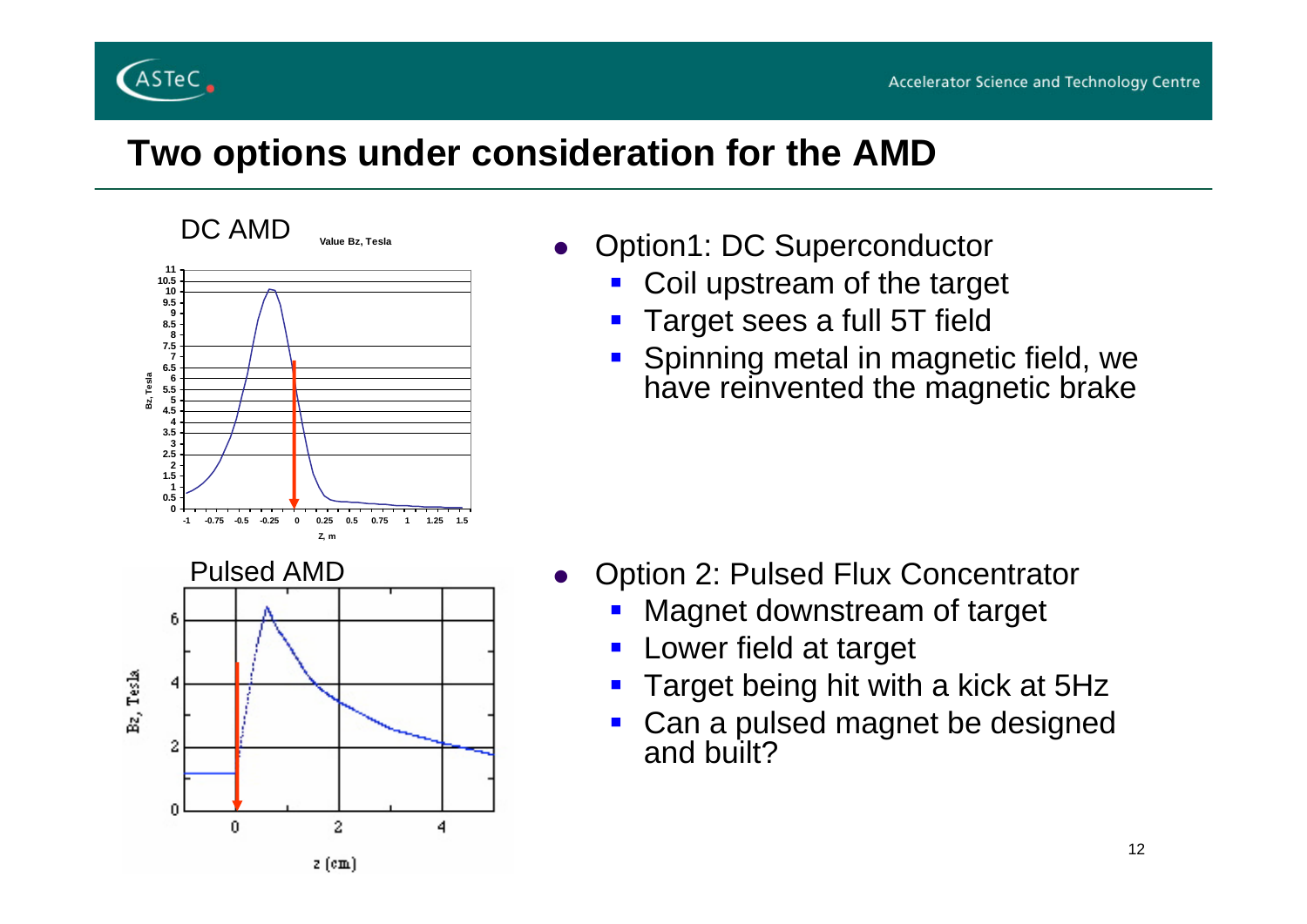

#### **The pulsed flux concentrator is challenging**

- $\bullet\,$  We have an existence proof from a hyperon experiment in the 1960's
	- **Example 1 Liquid nitrogen cooled** flux concentrator at 0.3 Hz with long pulse
- $\bullet\;$  We have simulated a similar design with 1ms pulses with 5Hz rate
	- **Heat deposition and** pulse requirements seem feasible



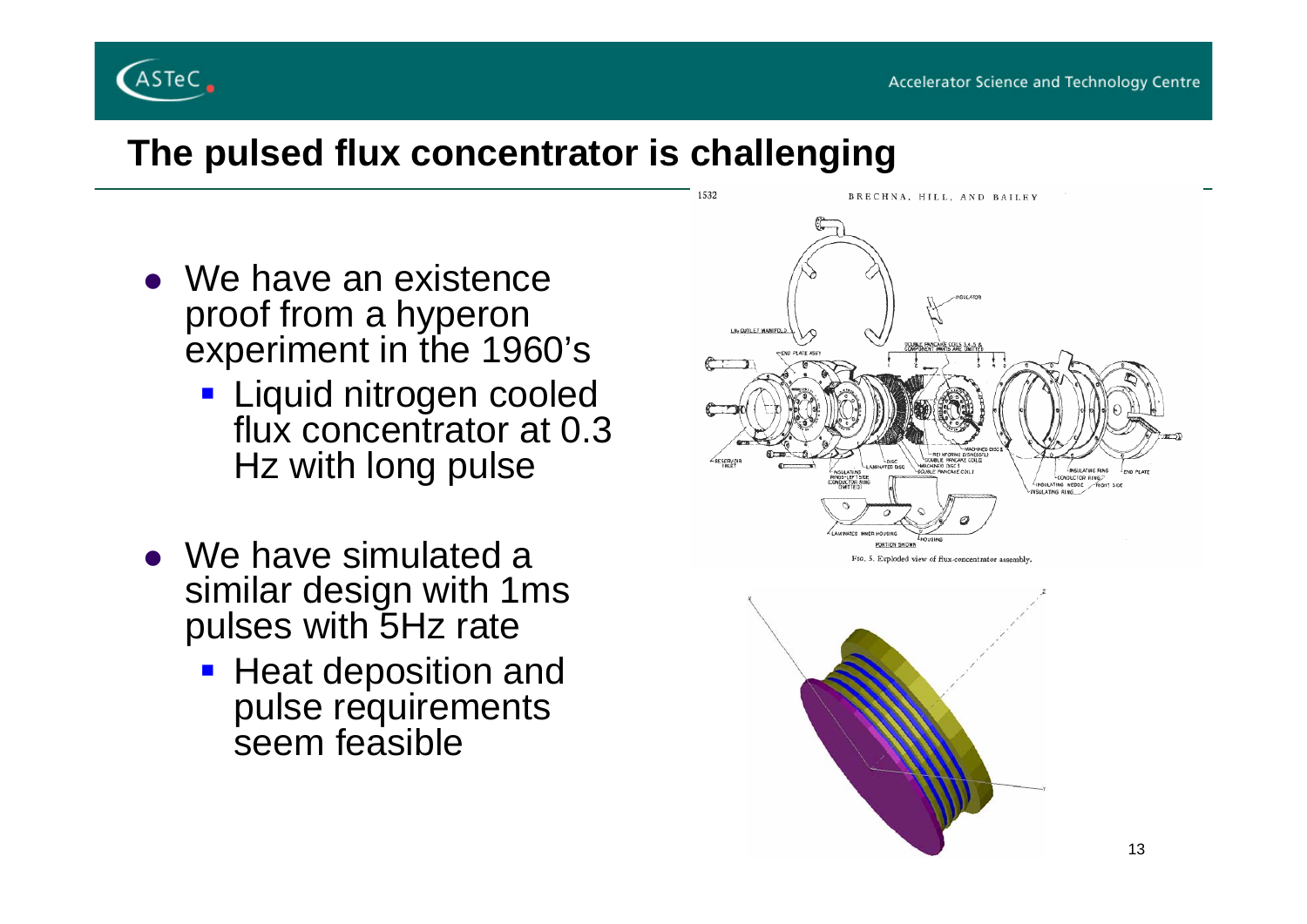

#### Remote Handling



Cheapest option may be to move any faulty target to a holding cell until 'cool' enough to be handled manually. Will depend on component reliability.

Alternative single hot cell design. Suited to two targets in series.

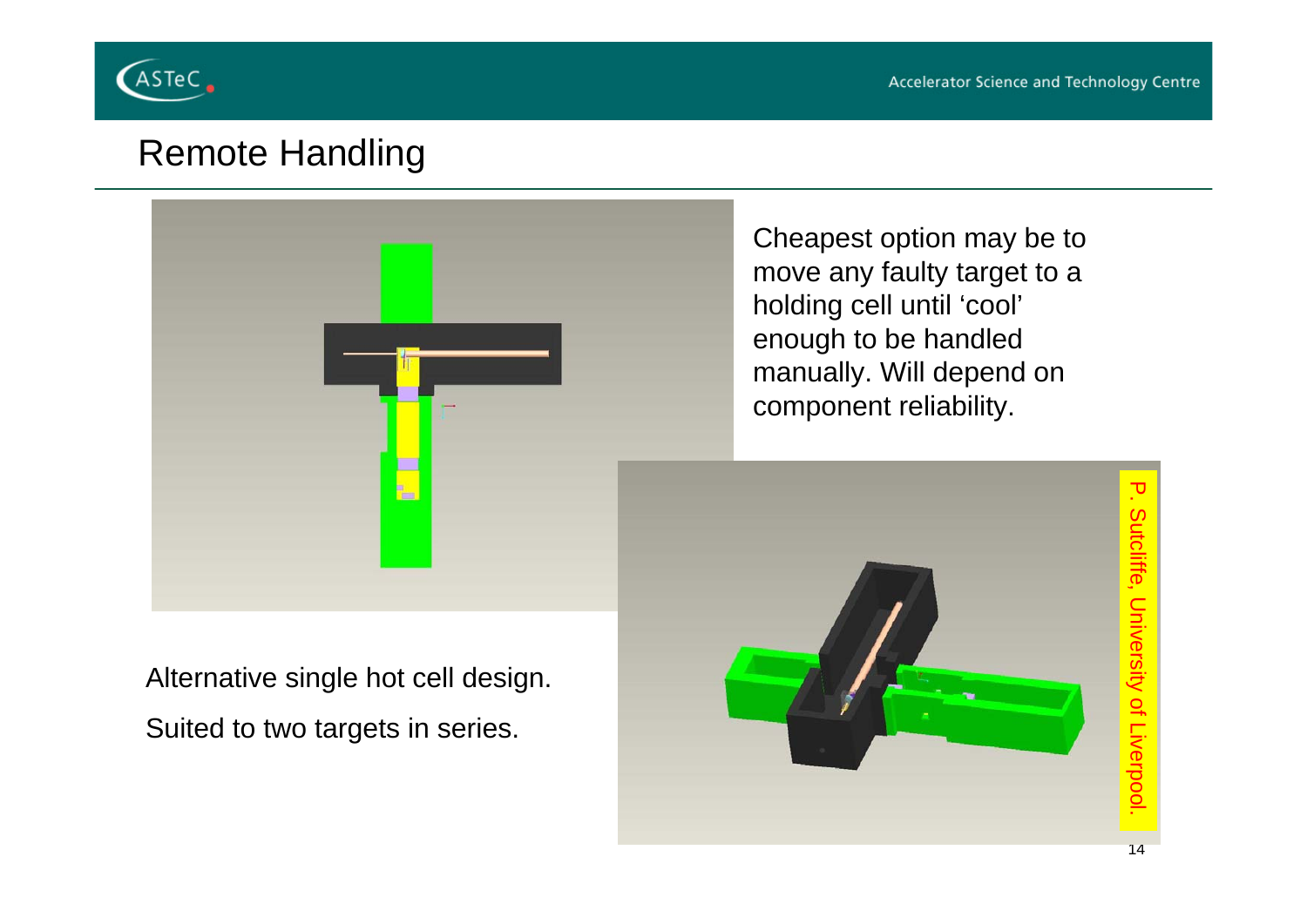

## Target Prototyping

**The University of Liverpool and Daresbury propose to further develop the LLNL design and build prototypes of the target systems to determine the reliability.**

**International positron target meeting was held at BINP May 10th-12th to coordinate ILC target system R&D.**

**LLNL intend to carry out further mechanical, thermal and vibrational studies that underpin the target design.**

**SLAC will continue with activation simulations and spinning disc experiment.** 

**Prototyping to demonstrate:**

- •**Stability of rotating target**
- $\bullet$  **Reliability of drive mechanism and vacuum seals.**
- $\bullet$  **Rotation of target in B field of capture optics.**
- $\bullet$  **Reliability of water-cooling system for required thermal load**
- $\bullet$  **Engineering techniques for manufacture of watercooling channels.**
- $\bullet$  **Radiation hardness of the target systems.**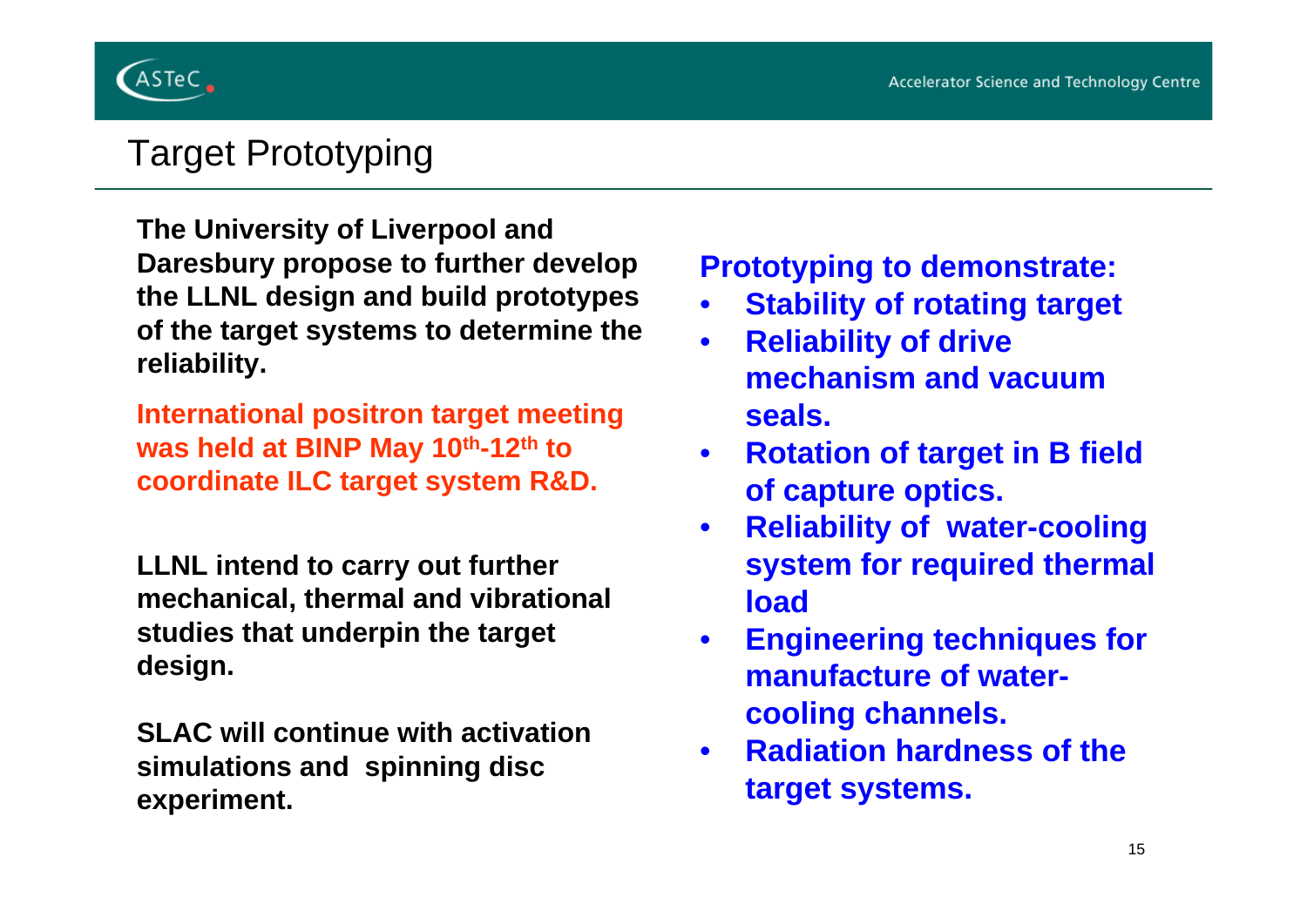

#### **Energy Distribution of Photons**

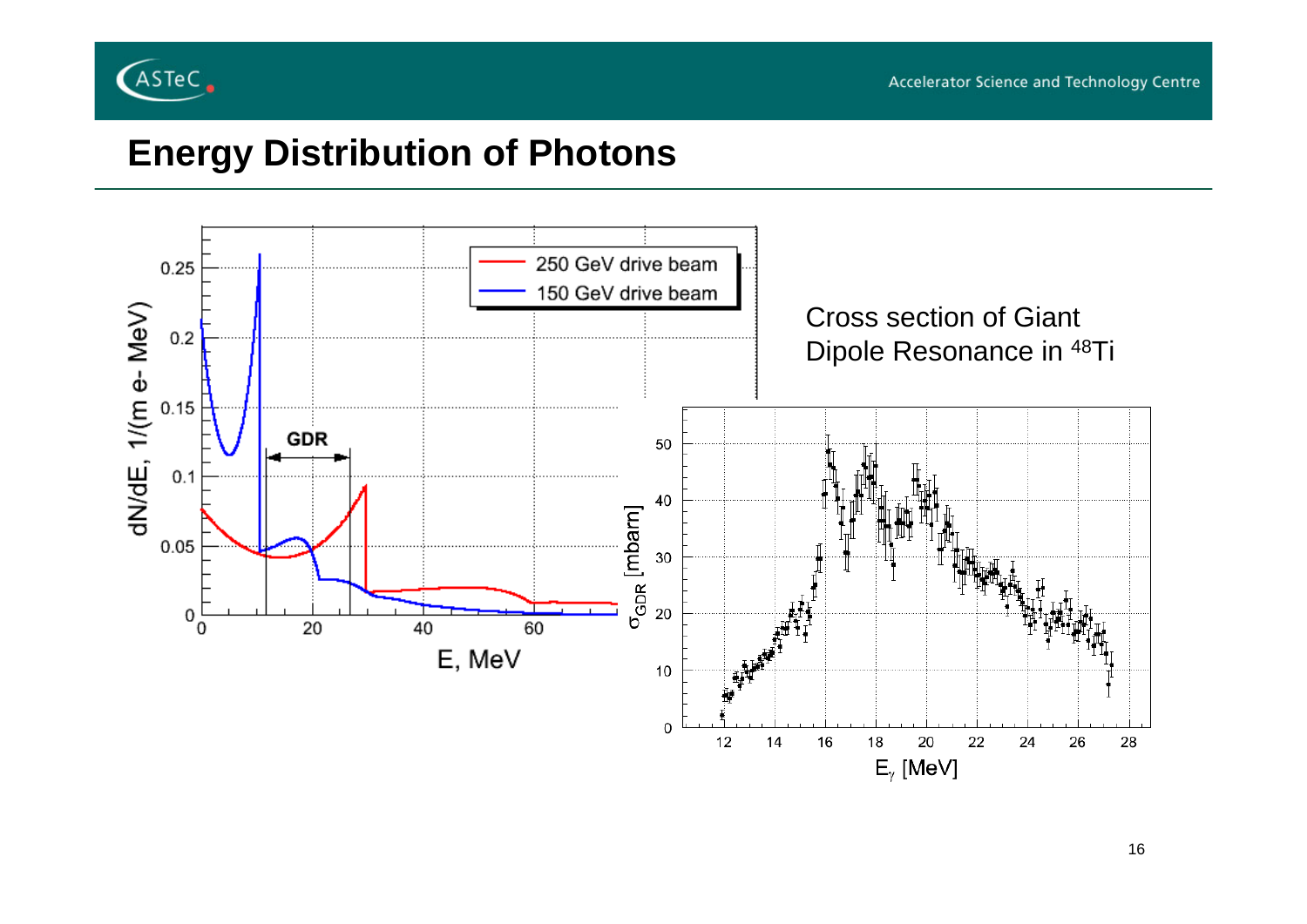

#### **Neutron Irradiation Dose in Target**

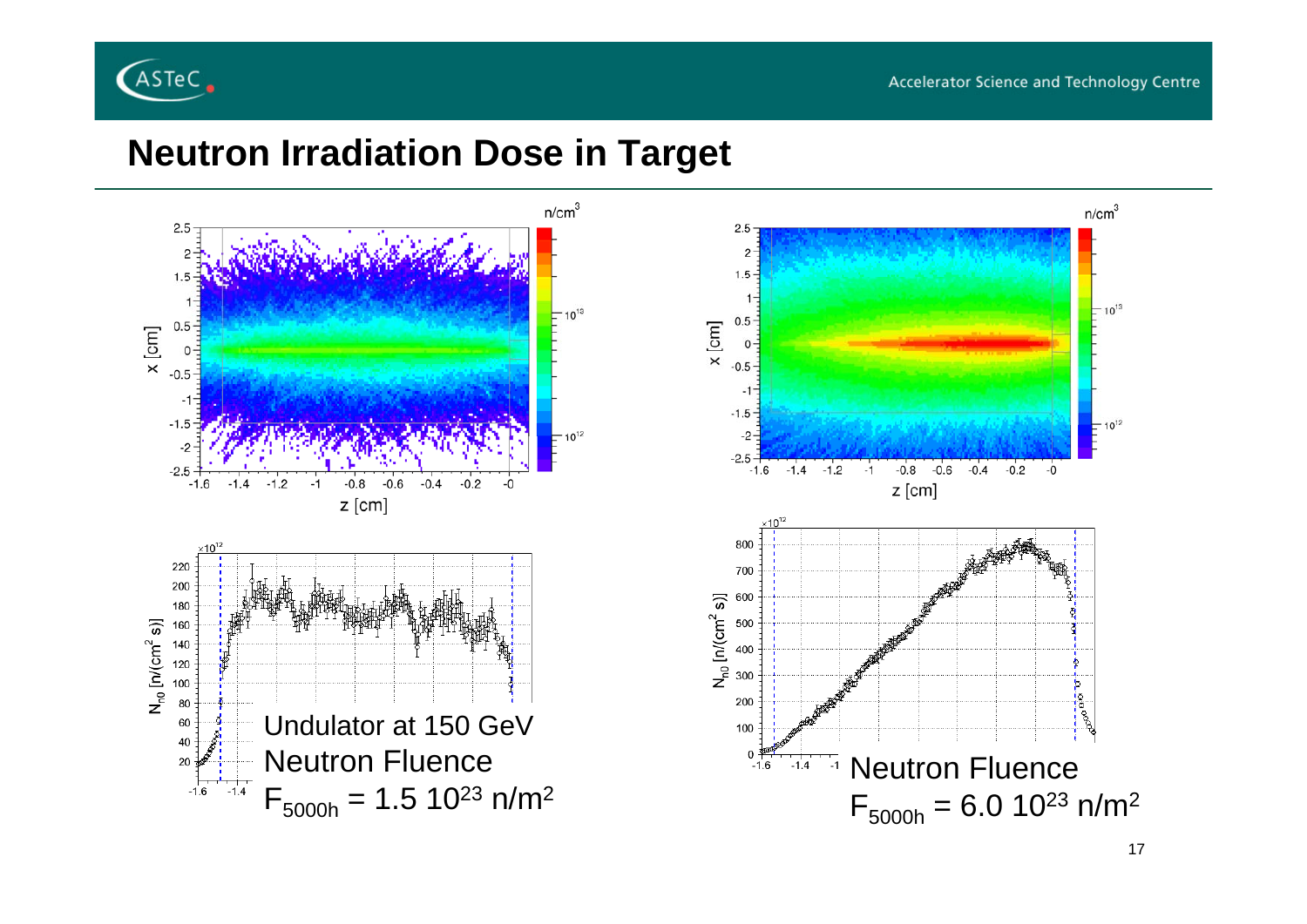

#### **FLUKA Results**

# **Total Activation and Dose Rate**

|                                  | $A_{5000h}$ | $D_{+1w}$ |
|----------------------------------|-------------|-----------|
| Source type                      | GBq         | msv/h     |
| Undulator based source (150 GeV) | 8996        | 164       |
| Undulator based source (250 GeV) | 10849       | 130       |
| <b>Conventional source</b>       | 602850      | 4007      |

**Factor ~67 ~25** $~25$ 

#### **Total Number of Neutrons**

|                                                                                                                                                                                                  |       | Ti-6AI-4V Target |      | Ti-5Al-2.5Sn Target |      |
|--------------------------------------------------------------------------------------------------------------------------------------------------------------------------------------------------|-------|------------------|------|---------------------|------|
|                                                                                                                                                                                                  | Conv. | U150             | U250 | U150                | U250 |
| $N_{\text{neutron total}}$ , n/s   2.71 $\cdot$ 10 <sup>14</sup>   3.15 $\cdot$ 10 <sup>13</sup>   2.32 $\cdot$ 10 <sup>13</sup>   3.02 $\cdot$ 10 <sup>13</sup>   2.19 $\cdot$ 10 <sup>13</sup> |       |                  |      |                     |      |

**Factor ~10**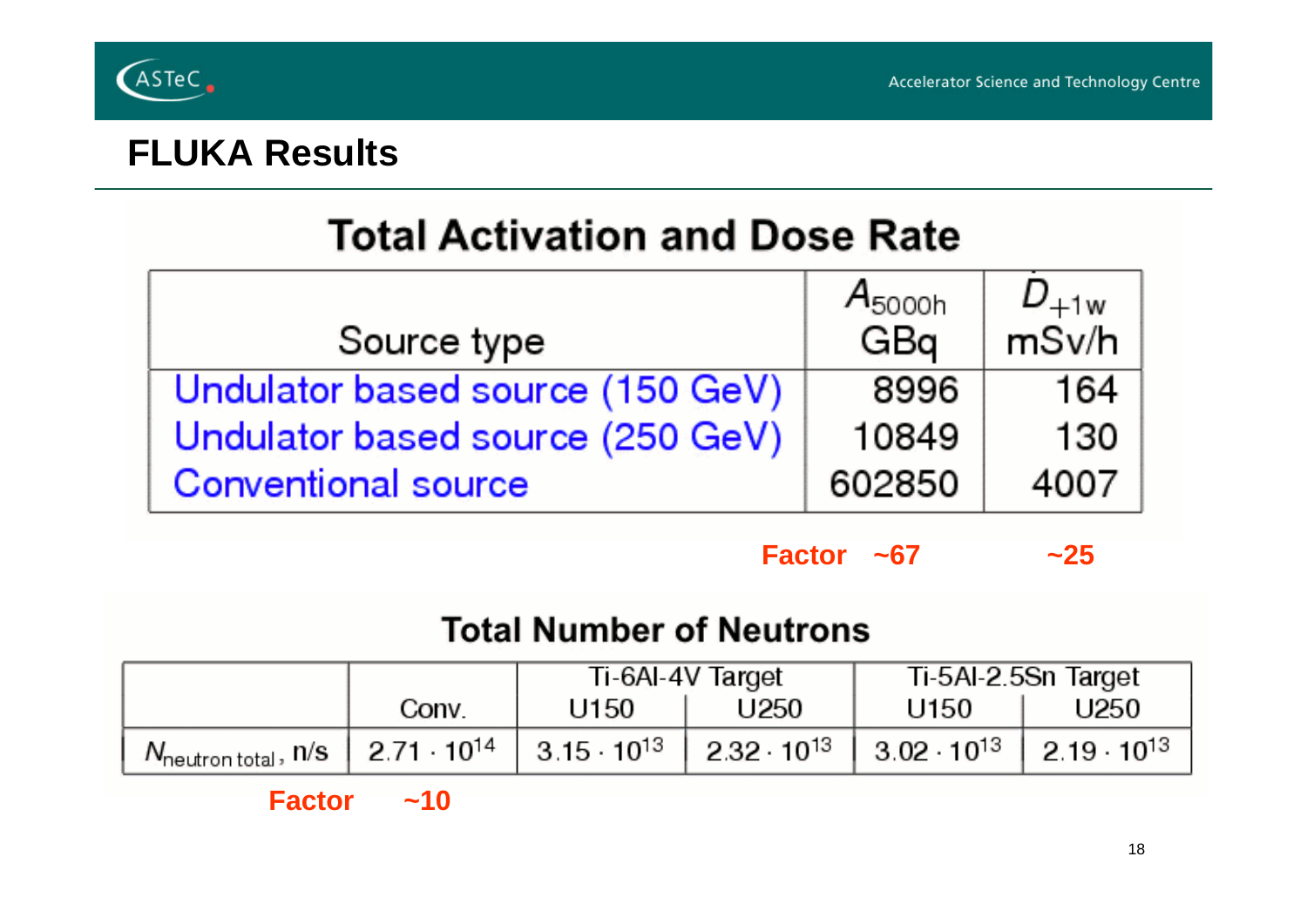

#### **Beam Power and Deposited Power**

|                                                 | <b>Conventional</b> | Undulator (150 GeV) |
|-------------------------------------------------|---------------------|---------------------|
| <b>Primary Beam Power (kW)</b>                  | 253.1               | 139.4               |
| <b>Power Deposited in the Target (kW)</b>       | 48.3                | 11.2                |
| <b>Power Deposited in the AMD (kW)</b>          | 49.1                | 7.9                 |
| <b>Power Deposited in the RF Structure (kW)</b> | 85.5                | 1.0                 |
| <b>Power Deposited in the Solenoid (kW)</b>     | 8.1                 | 0.1                 |

(assumes 100m Undulator)

More details of target and capture radiation and power studies in:

A. Ushakov et al, Radiation Levels And Activation At The ILC Positron Source, EPAC 06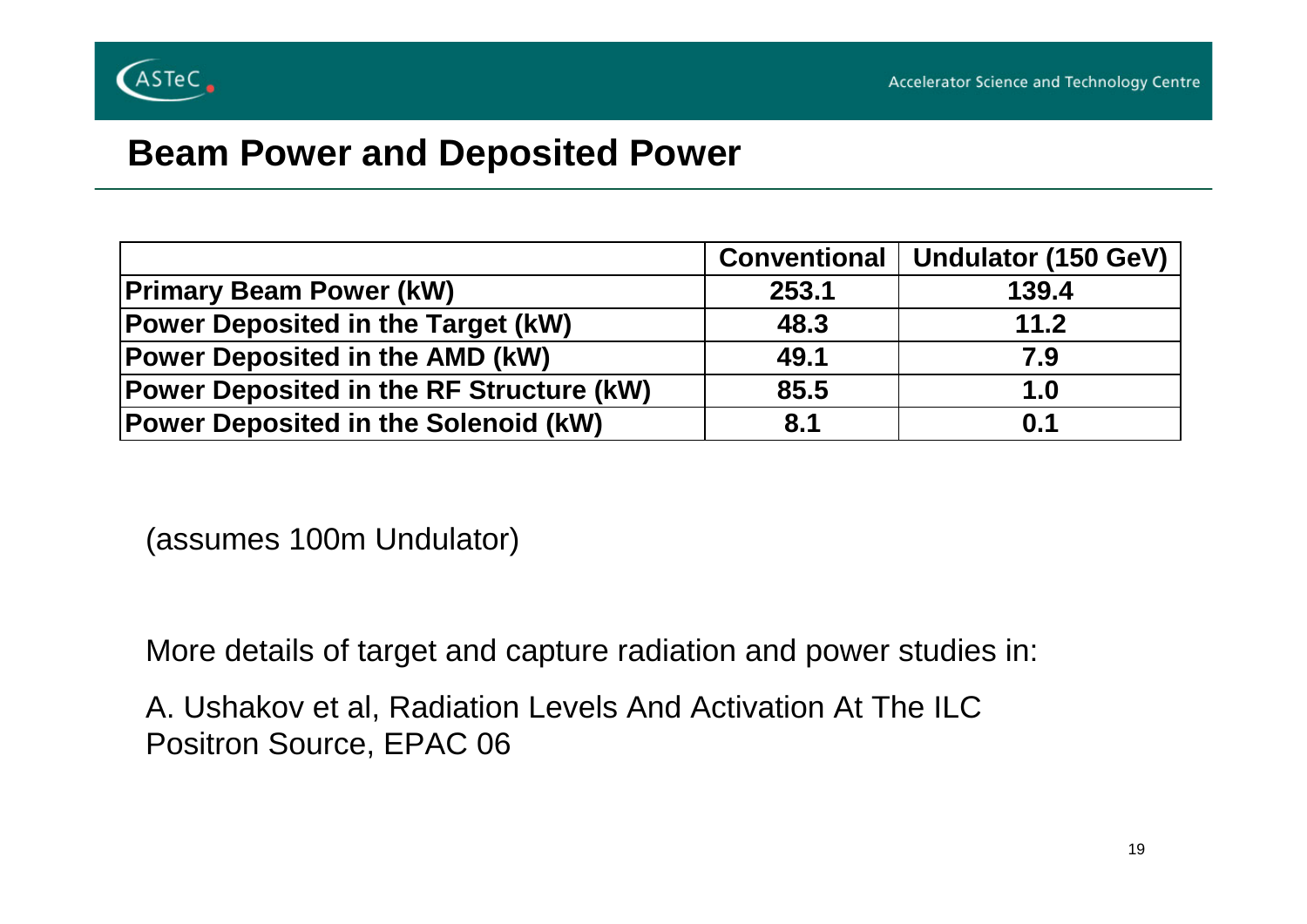

#### **Target Lifetime**

- Maximum neutron dose  $= 2.2 \times 10^{14}$  n/m<sup>2</sup>/s
- After 5000 hours =  $3.6 \times 10^{25}$  n/m<sup>2</sup>
- Rotation reduces this to = 1.5 x 10<sup>23</sup> n/m<sup>2</sup> (38cm radius target)
- Damage threshold  $\sim$  2 to 8 x 10<sup>24</sup> n/m<sup>2</sup>
- z **Lifetime ~ 50,000 hours, ~10 years of operation**
- **Similar calculations at LLNL suggest ~5 year lifetime**
- Target philosophy should be revisited

A. Ushakov et al, Radiation Levels And Activation At The ILC Positron Source, EPAC 06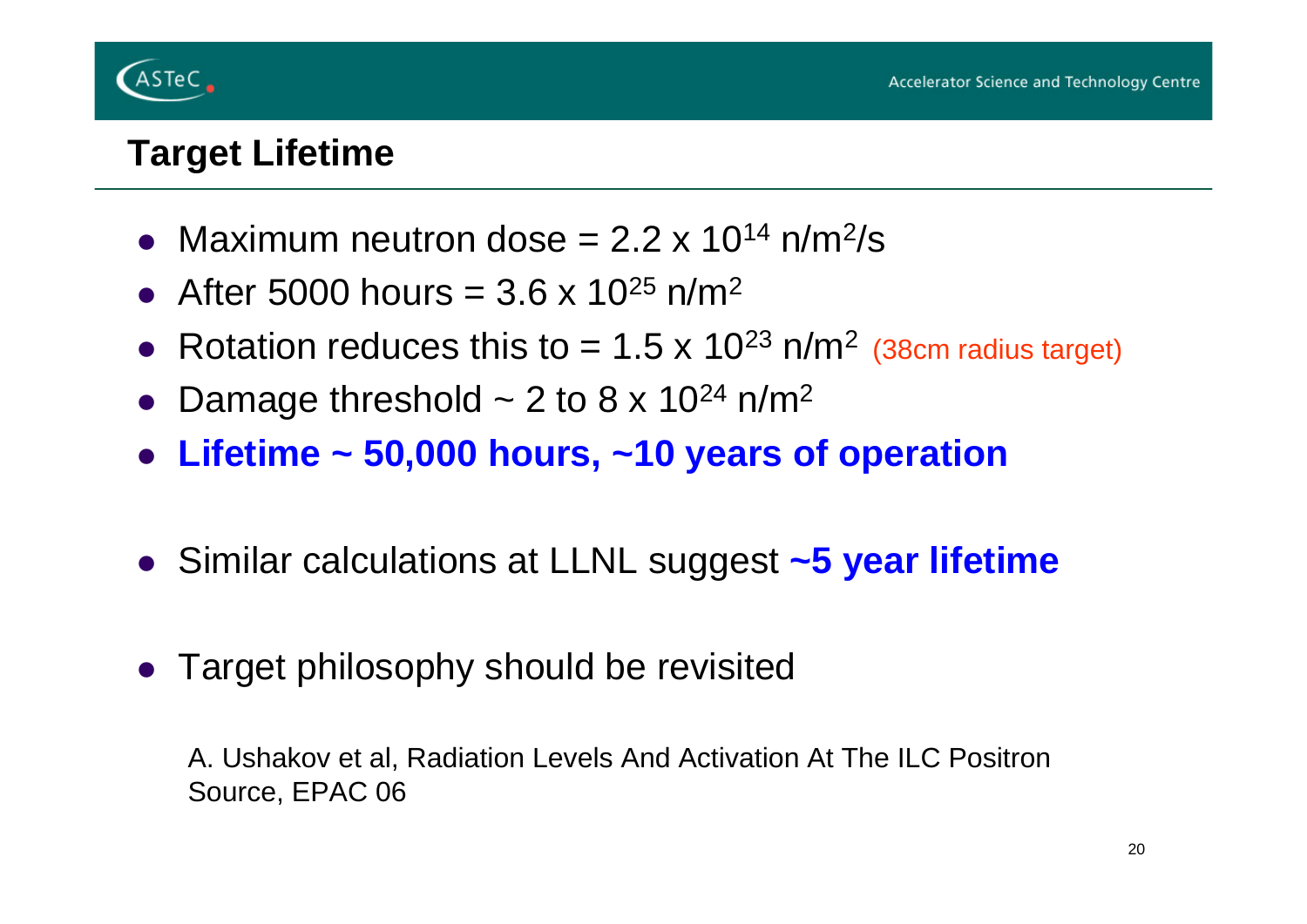

## **Source Modelling & Polarimetry**

- Ongoing spin tracking studies
	- Damping rings ok, Undulator ok, BDS ok, ....
	- $\blacksquare$ G. Moortgat-Pick, Spin Tracking at the ILC, EPAC06
- New version of GEANT4
	- $\mathbf{r}$ Polarisation added for target studies
	- $\mathbf{r}$ Bhabha/Moller scattering being added for polarimetry
	- $\mathcal{L}^{\text{max}}$ Official release end of 2006
- Spin Rotators
	- New design developed
	- $\blacksquare$ P. Schmid, A Spin Rotator For The ILC, EPAC 06
- Low energy polarimetry
	- $\mathcal{L}_{\mathcal{A}}$ Bhabha selected and under study
	- $\blacksquare$ K. Laihem et al, Study On Low–energy Positron Polarimetry, EPAC 06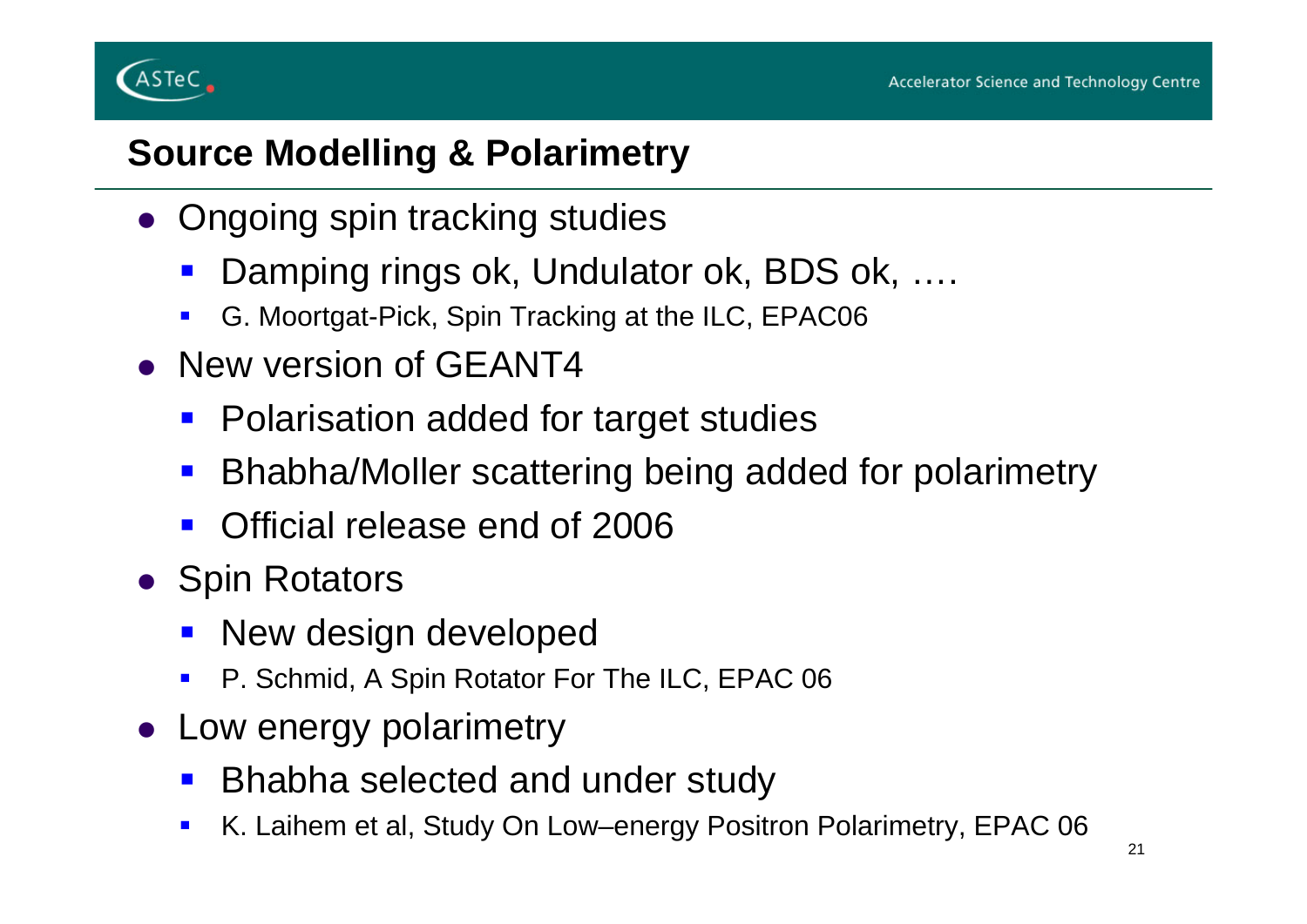



#### **Low Energy Positron Polarimetry**

General problem near the source: ⇔ high beam intensity

⇨ **typical transverse beam size of ~1cm**

- **Laser Compton polarimetry example as a rate is too low**
- Compton Transmission Polarimetry efficient only up to E~50MeV
- Mott Scattering
- Bhabha Polarimetry
- Synchrotron Radiation signal too low

#### **Methods studied Main disadvantage**

• Mott Scattering **transversely polarised e**+, background promising, will be studied in detail

#### **Results:**

**Bhabha polarimeter; preferably after separation of e+ from e- and** γ **(E~200 MeV)**





**Backup solution: Compton transmission polarimetry after capture section (E~30MeV)**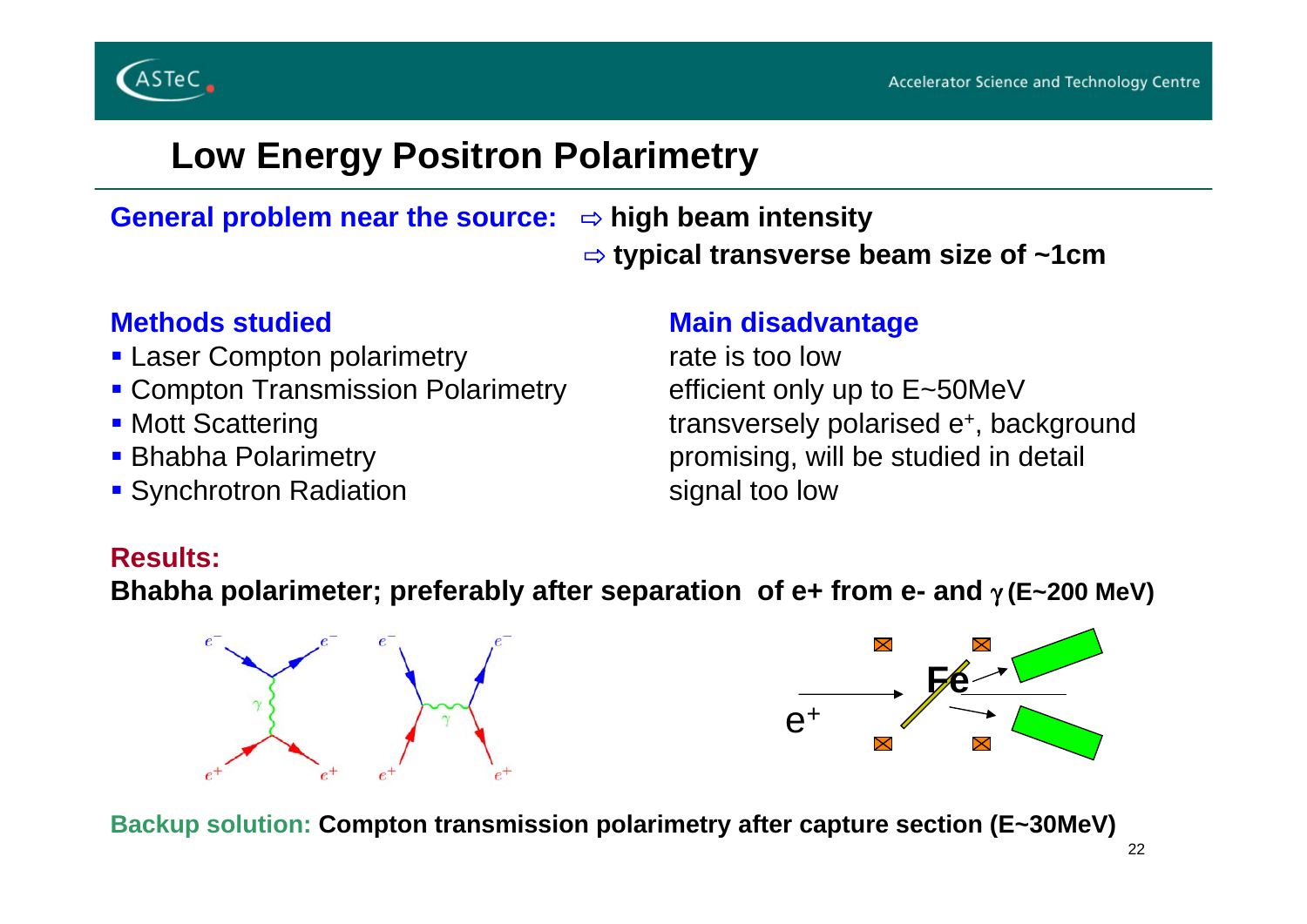

#### **Immediate Costing Priorities**

- Assess cost drivers
- $\bullet$  Investigate possible cost reductions identified this week
	- $\blacksquare$ e+ bypass tunnel
	- $\blacksquare$ e+ transport line energy
	- $\blacksquare$ Undulator dog-leg instead of chicane
	- $\blacksquare$ Undulator location
	- $\blacksquare$ Positron linac insert
	- $\blacksquare$ Etc, etc
- z **Considerable scope for reductions**
- Cost upgrade to polarised positrons
- Cost conventional source (with and without possible upgrade to polarised positrons)
	- e e Larger error bars since no feasible design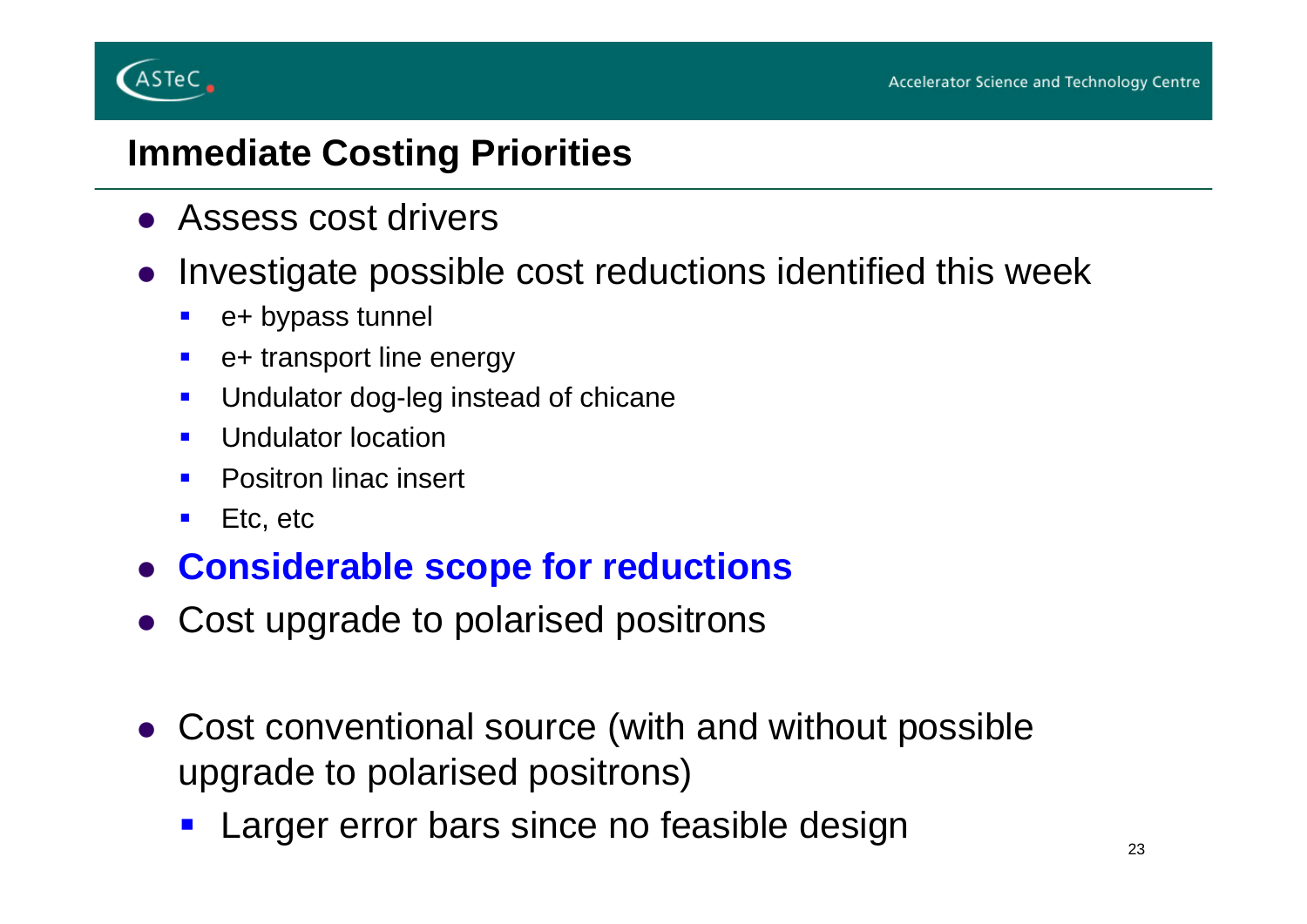

## **R & D Organisation for Positron Source**

- Sub project teams working well
- System integration of parts less effective
- $\bullet$ More communication amongst groups planned
- Complete R & D plan needs to be developed